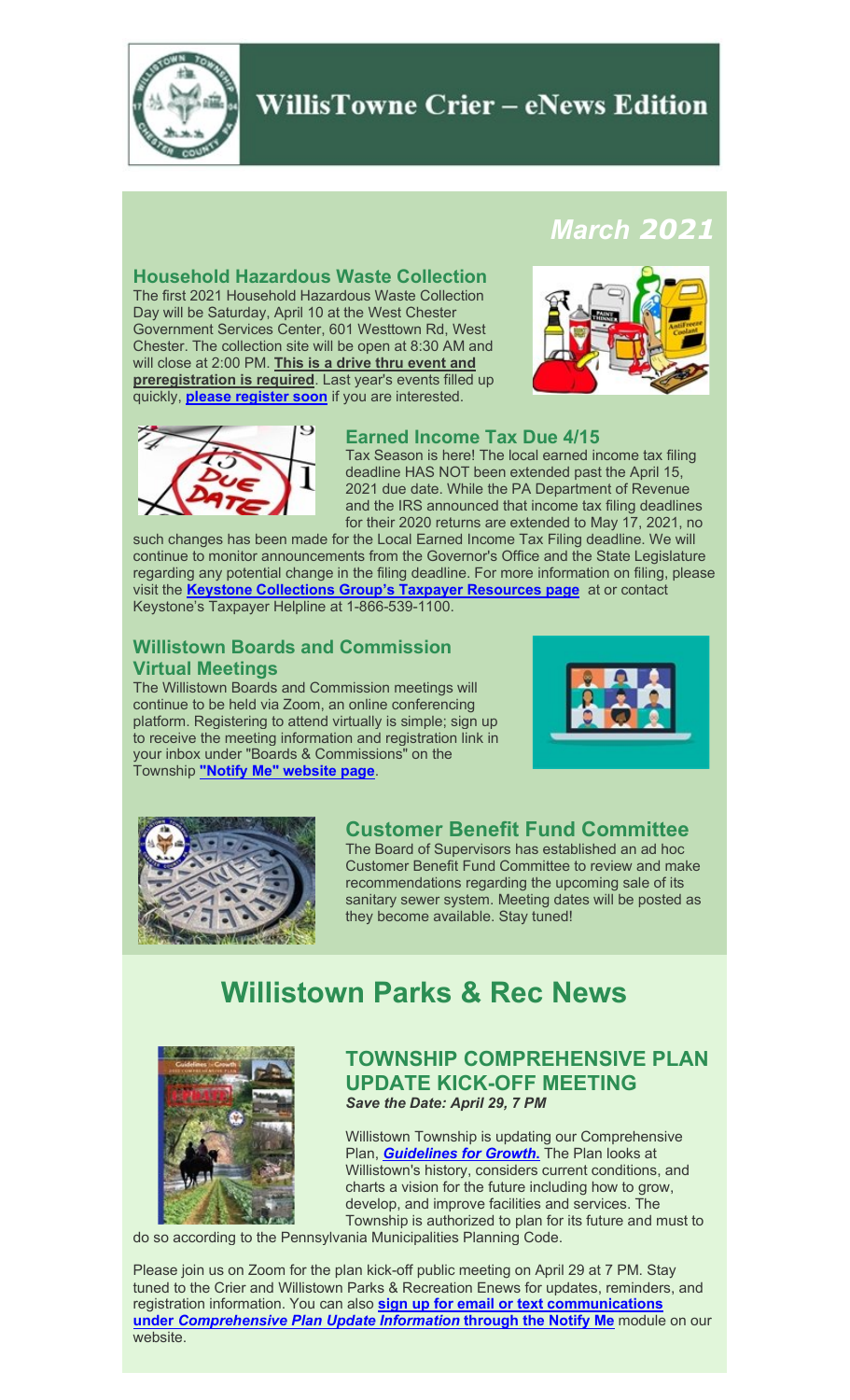For more, check out our **[Comprehensive Plan Update page](https://www.willistown.pa.us/317/Comprehensive-Plan-Update)** which includes a project timeline and results from our 2020 survey presented in a **[Township-wide Top](https://www.willistown.pa.us/DocumentCenter/View/1668/FINAL-Top-Line-Presentation-Power-Point-PDF)  [LineReport](https://www.willistown.pa.us/DocumentCenter/View/1668/FINAL-Top-Line-Presentation-Power-Point-PDF)** and a **[Top Line Report by Planning Area](https://www.willistown.pa.us/DocumentCenter/View/1696/2020-Comp-Plan-Survey-Top-Line-Report-by-Planning-Area-FINAL-1-19-2021)**. The reports address the survey's statistical success, discuss the survey approach, supply baseline land use demographics and provide Township resident sentiment.

## **Willistown T-Birds T-Ball**

Boys and girls ages 3-5 years old learn the basics of throwing, catching, fielding, batting, and base running and then apply what they have learned in fun, noncompetitive games. The kids receive instruction and get to play the game in one outing.



*Date:* Saturdays, April 17 - May 15 *Time:* 11AM-12PM *Location:* Mill Park, 1 Mill Road, Malvern, 19355 *Fee:* \$90 Resident/\$95 Non-Resident (includes T-shirt, hat, and award) *Registration:* **[Jump Start Sports](https://jumpstartphilly.leagueapps.com/leagues/baseball_softball_tball/2097373-willistown-t-birds-t-ball-spring-2021)** *Questions:* Mary Hundt, Willistown Director of Parks & Recreation, 610-647-5300 x224 or **[mhundt@willistown.pa.us](mailto:mhundt@willistown.pa.us)**



## **Willistown Summer Fun Camps**

We realize parents are planning for their children's summer activities. We hope to offer our full and half-day Willistown Summer Fun Camps at Sugartown Elementary School. Hosting the camps depends on the status of the pandemic and Great Valley School District's determination regarding opening their facilities for summer use. We will announcement the status of our Summer Fun Camps on April 1. Stay tuned via our Parks

and Recreation Enews, check Willistown Township on Facebook, or contact Mary Hundt, Willistown Director of Parks & Recreation: 610-647-5300 X224 or **[mhundt@willistown.pa.us.](mailto:mhundt@willistown.pa.us)**

## **Chester County to Hold Memorial Honoring COVID-19 Victims**

One year after the first recorded COVID-19 death in Chester County, we will honor the memory of more than 730 people who lost their lives due to the coronavirus. Special memorials will be located at three Chester County Parks on March 27 and 28. **[For more](https://www.chesco.org/DocumentCenter/View/62486/covid-memorial-pdf)  information and to [view the three parks participating.](https://www.chesco.org/DocumentCenter/View/62486/covid-memorial-pdf)**

#### **Chester County** COVID-19 Memorial

In opportunity to Reflect and Honor

our loved ones<br>o lost their lives to COVID-19.

atunday and Sunday<br>March 27 and 28

.<br>Nottingham Park, Nottingham<br>rington Manor Farm, Glenmoo wick Park, Pottste

## **Community News**

**Historic Sugartown**

Have you visited Historic Sugartown's Carriage Museum? Here's your chance! During the month of March and April, we're offering special guided tours of the Carriage Museum on Saturdays at 11AM & 12:30PM. \$4/person. Historic Sugartown Weekend Tours will also resume Saturdays in April at 12:30 pm. Due to COVID safety restrictions, all tours are available by advance registration only so we can limit capacity. Face masks are required. Please visit the **[Historic Sugartown](https://historicsugartown.org/)** website for more information and to view the calendar of events.

#### **Malvern Public Library**

The **[Malvern Public Library](http://www.malvern-library.org/)** is looking for a tech-savvy individual to join their team as a part time circulation assistant. **[Learn more.](https://www.ccls.org/DocumentCenter/View/1353/Circulation-Assistant---Malvern-Library-)**

The Library is open for in-person browsing during the following hours: Monday & Tuesday 4 to 8 pm Wednesday & Thursday 4 to 6:30 pm Saturday 9 to 4 pm Curbside services are still available Monday through Thursday from 1 to 5:30 pm and Friday from 1 to 4:15 pm.

#### **Paoli Public Library**

In 2020, Circulation of free e-books, e-audiobooks, and magazines increased by an incredible 52%. Download the library app **[Libby](https://www.ccls.org/305/eMaterials)** to discover how easy and intuitive it is to borrow downloadable materials. With an e-book on your iPad or Kindle, you are never without something to read. With an audiobook downloaded to your phone, you can enjoy the story via headphones or Bluetooth while walking, driving, baking, or crafting.

Traditional library materials are still in demand, of course, and are available through contactless curbside pickup at both libraries. Patrons can request specific items through